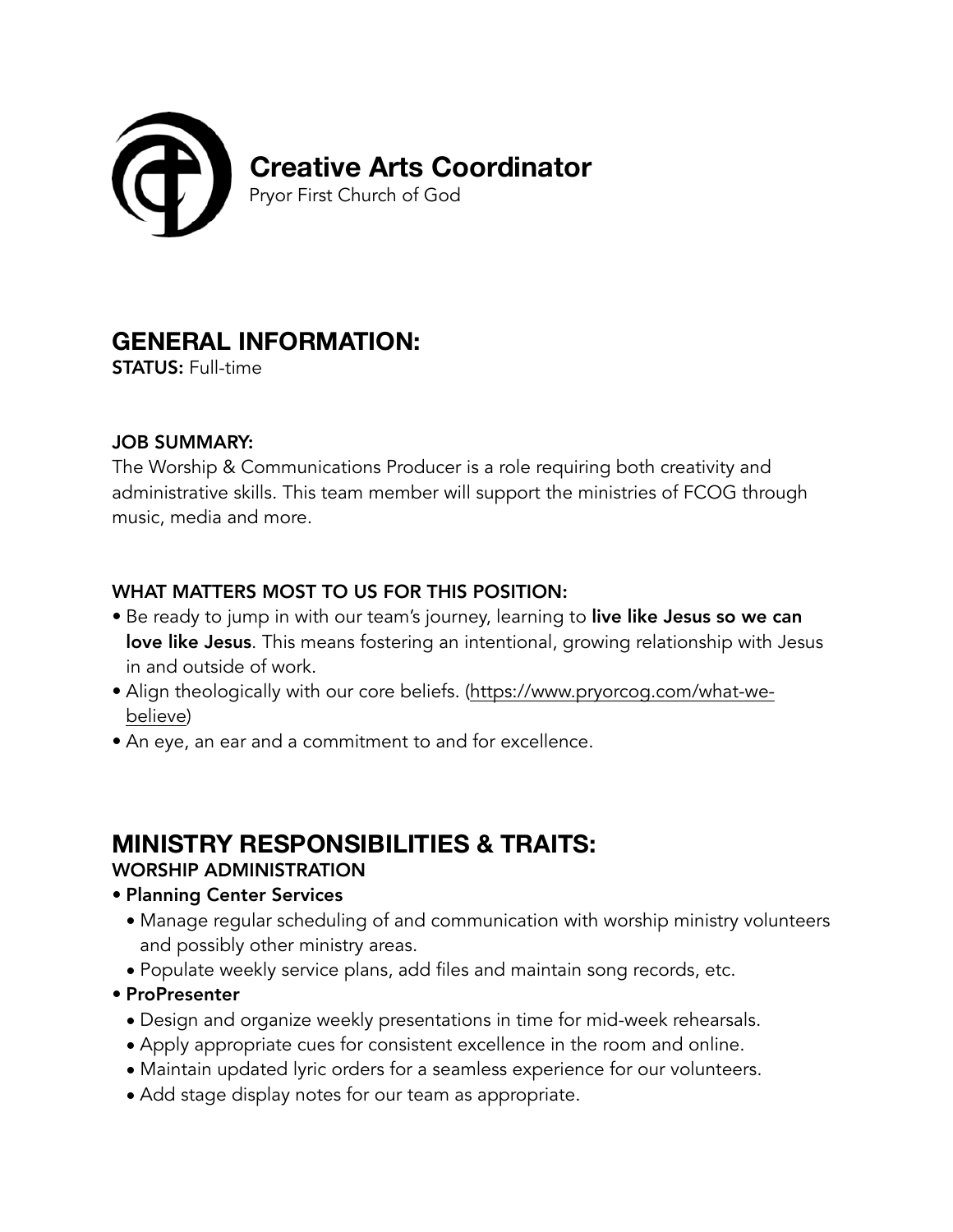#### • Music & Folders

- Use SongSelect along with word processing and/or pdf editing software to create excellent chord charts, lead sheets, etc for each new song.
- Responsible for overseeing weekly preparation of music and/or folders for each week's team in advance of mid-week rehearsals.

## • Worship Leadership

- Work alongside the Lead Associate Pastor to plan, prepare, and/or co-lead weekly worship services.
- Oversee & develop GenNow worship ministries, developing student worship teams (leading worship 24-26 Wednesdays in the year).
- Lead worship in adult gatherings on weeks that Lead Associate Pastor is gone or has other duties (12-16 weeks).
- Fill instrument & vocal gaps on the worship team to help maintain excellence in our music ministry.

## **COMMUNICATIONS**

- Video Production
	- Assist pastoral staff in the recording & production of videos for our worship and adult education environments.
	- Train and schedule live stream technicians and hosts for online services.
- Subsplash
	- Routinely update, manage and maintain our website and app.
	- Update Media Library weekly with Sunday's content.
	- Set up weekly live stream.
	- Serve as the primary point of contact for all Subsplash services.
- Graphic Design
	- Create, obtain and/or customize branding, logos, and other graphics for ministries, events and publications as needed.

## • Electronic & Print Media

- Format and publish our Monthly publication along with any other print or digital communication that the lead pastors need to distribute.
- Keep MailChimp Lists and Mailing Lists current through Planning Center Database.

## • Social Media Management

- Develop and execute a weekly rhythm of social media content on FCOG pages (in conjunction with Pastoral Staff).
- Ensure social media messages are replied to promptly by an appropriate party.
- Planning Center Suite
	- Help to maintain our database and systems used for communication, check in, giving and volunteer scheduling.
	- Serve as the primary point of contact for all Planning Center services.